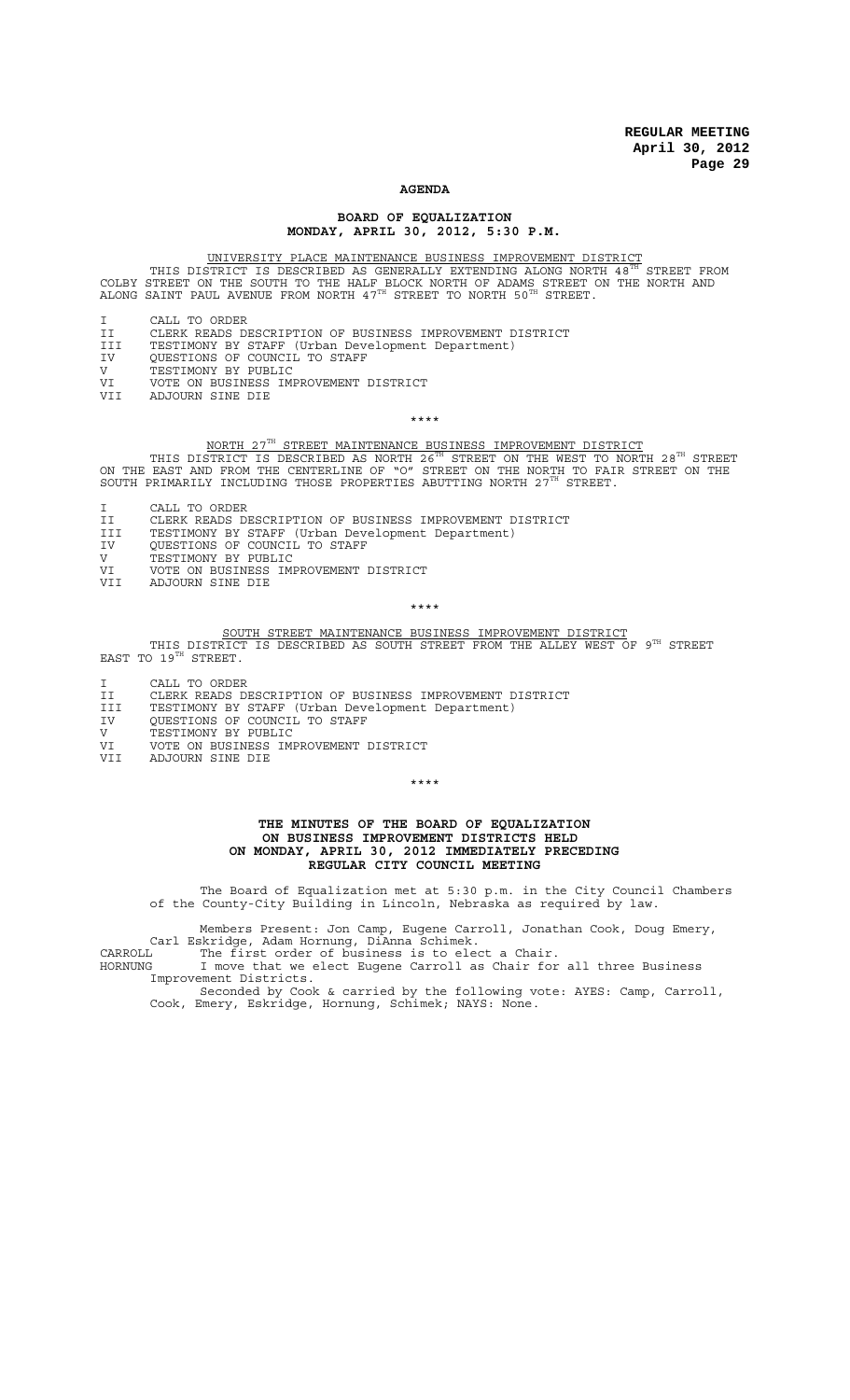CARROLL Took the Chair and proceeded with the reading of the procedures to be followed for public hearing on matters presented to the Board, with a brief explanation of the procedures.

#### **PUBLIC HEARING**

UNIVERSITY PLACE MAINTENANCE BUSINESS IMPROVEMENT DISTRICT GENERALLY EXTENDING ALONG<br>NORTH 48<sup>TH</sup> STREET FROM COLBY STREET ON THE SOUTH TO THE HALF BLOCK NORTH OF ADAMS STREET ON THE NORTH AND ALONG SAINT PAUL AVENUE FROM NORTH  $4\,7^{\text{\tiny{TH}}}$  STREET TO NORTH  $50^{TH}$  STREET.

Ron Cane, Urban Development Department, came forward as the staff person who prepared these assessments to answer any questions.

#### **VOTING SESSION**

UNIVERSITY PLACE MAINTENANCE BUSINESS IMPROVEMENT DISTRICT GENERALLY EXTENDING ALONG<br>NORTH 48<sup>TH</sup> STREET FROM COLBY STREET ON THE SOUTH TO THE HALF BLOCK NORTH OF ADAMS STREET ON THE NORTH AND ALONG SAINT PAUL AVENUE FROM NORTH  $4\,7^{\text{\tiny{TH}}}$  STREET TO NORTH 50TH STREET.<br>HORNUNG Moved appro

HORNUNG Moved approval of the Business Improvement District as assessed. Seconded by Schimek & carried by the following vote: AYES: Camp, Carroll, Cook, Emery, Eskridge, Hornung, Schimek; NAYS: None.

#### **ADJOURNMENT**

HORNUNG Moved to adjourn Sine Die the Board of Equalization meeting on the University Place Maintenance BID. Seconded by Schimek & carried by the following vote: AYES: Camp, Carroll, Cook, Emery, Eskridge, Hornung, Schimek; NAYS: None.

#### **PUBLIC HEARING**

NORTH 27 $^{\text{\tiny{\text{TH}}}}$  STREET MAINTENANCE BUSINESS IMPROVEMENT DISTRICT DESCRIBED AS NORTH 26 $^{\text{\tiny{\text{TH}}}}$ STREET ON THE WEST TO NORTH 28 $^{TH}$  STREET ON THE EAST AND FROM THE CENTERLINE OF "O" STREET ON THE NORTH TO FAIR STREET ON THE SOUTH PRIMARILY INCLUDING THOSE PROPERTIES ABUTTING NORTH  $27^{\text{th}}$  STREET. Ron Cane, Urban Development Department, came forward as the staff person

who prepared these assessments to answer any questions.

#### **VOTING SESSION**

NORTH 27 $^{\text{\tiny{\text{TH}}}}$  STREET MAINTENANCE BUSINESS IMPROVEMENT DISTRICT DESCRIBED AS NORTH 26 $^{\text{\tiny{\text{TH}}}}$ STREET ON THE WEST TO NORTH 28 $^{TH}$  STREET ON THE EAST AND FROM THE CENTERLINE OF "O" STREET ON THE NORTH TO FAIR STREET ON THE SOUTH PRIMARILY INCLUDING THOSE PROPERTIES ABUTTING NORTH  $27^{\text{TH}}$  STREET.

SCHIMEK Moved approval of the Business Improvement District as assessed. Seconded by Hornung & carried by the following vote: AYES: Camp, Carroll, Cook, Emery, Eskridge, Hornung, Schimek; NAYS: None.

#### **ADJOURNMENT**

SCHIMEK Moved to adjourn Sine Die the Board of Equalization meeting on the North<br>27<sup>th</sup> Street Maintenance BID.

Seconded by Hornung & carried by the following vote: AYES: Camp, Carroll, Cook, Emery, Eskridge, Hornung, Schimek; NAYS: None.

#### **PUBLIC HEARING**

SOUTH STREET MAINTENANCE BUSINESS IMPROVEMENT DISTRICT DESCRIBED AS SOUTH STREET FROM<br>THE ALLEY WEST OF 9TH STREET EAST TO 19TH STREET.

Ron Cane, Urban Development Department, came forward as the staff person who prepared these assessments to answer any questions. He said the assessments are based on the inception date of March 7, 2011 through December 31, 2011. Gwendell Hohensee, 3721 Spruce Street, came forward as a property owner<br>on the north side of South Street between 10<sup>th</sup> & 11<sup>th</sup> Streets in opposition to the assessment amount of \$1,141.00 to replace four trees that died before the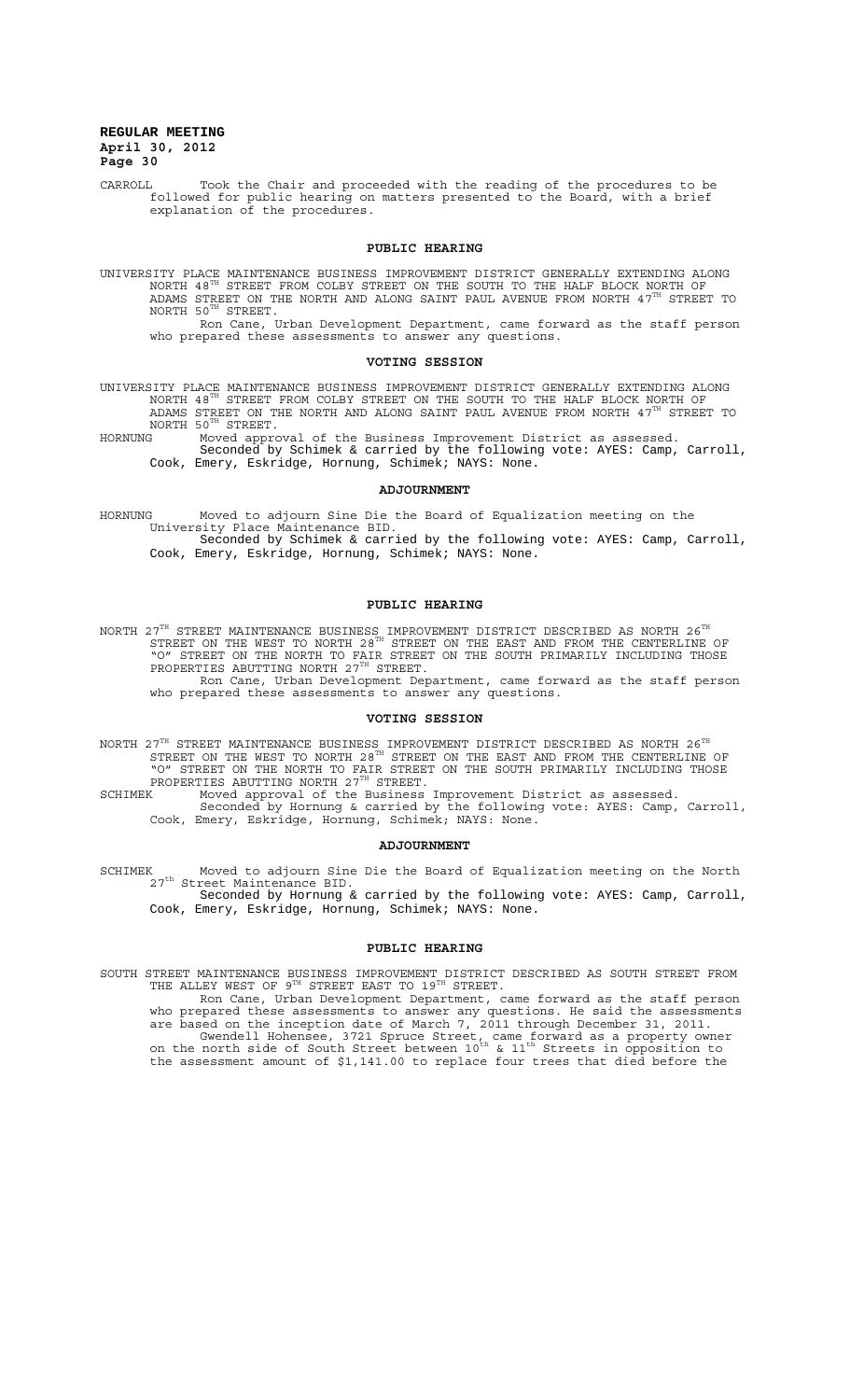BID was created. He said the replacement cost should be assessed to the party responsible for tree care. He questioned normal practice procedures and asked for clarification of language.

Emmert Krauel, 1496 Bluff Road, Pleasant Dale, came forward in opposition to the assessment as it relates to the loss of trees. He said he supports Mr. Hohensee's statements.

Craig Johnson, Cortland, came forward as a property owner at 1720 South Street in agreement with Mr. Hohensee. He said he is in opposition to his property being assessed at all because, as it is located on the east side of<br>17<sup>th</sup>, it is not part of the beautification project.

David Landis, Director of Urban Development, came forward to answer questions. He said the trees were removed after the BID was formed and work was done during the time it existed. He clarified the status and involvement of the BID Board.

Mr. Cane came forward to clarify the assessment and to discuss the calendar year.

Ernie Castillo, Urban Development, came forward to answer questions regarding his department's involvement with the BID Board, South Street Business and Civic Associations, Parks Department and the private contractor,

ImageScapes.<br>Council Member Camp questioned the existence of the trees and the Council Member Camp questioned the existence of the trees and the<br>inclusion of 17<sup>th</sup> & South Street intersection in the BID. In response to questions, Mr. Landis stated that while the intersection improvements may not be of the same level and character as other areas, he said there is a piece of<br>public business completed to the east of 17<sup>th</sup> & South. Mr. Castillo explained that there were right-of-way constraints at that intersection with minimal room for ornamental lighting or planting beds. He verified that the BID does maintain<br>the planting area at 18<sup>th</sup> & South.

Mr. Landis clarified that all properties in the perimeter of the BID share in the cost of improvements and the shared cost is allocated on a footage basis, not on the amount of plant material in front of one landowner or the next.

#### **VOTING SESSION**

SOUTH STREET MAINTENANCE BUSINESS IMPROVEMENT DISTRICT DESCRIBED AS SOUTH STREET FROM<br>THE ALLEY WEST OF 9TH STREET EAST TO 19TH STREET.

COOK Moved approval of the Business Improvement District as assessed. Seconded by Eskridge. COOK Moved to withdraw his motion of approval. Eskridge accepted.

HORNUNG Moved to defer approval of the South Street BID two weeks to May 14,

2012. Seconded by Camp & carried by the following vote: AYES: Camp, Carroll, Cook, Emery, Eskridge, Hornung, Schimek; NAYS: None.

#### **ADJOURNMENT**

SCHIMEK Moved to adjourn the Board of Equalization Meeting on the South Street Maintenance BID. Seconded by Hornung & carried by the following vote: AYES: Camp, Carroll,

Cook, Emery, Eskridge, Hornung, Schimek; NAYS: None.

**5:58 P.M.**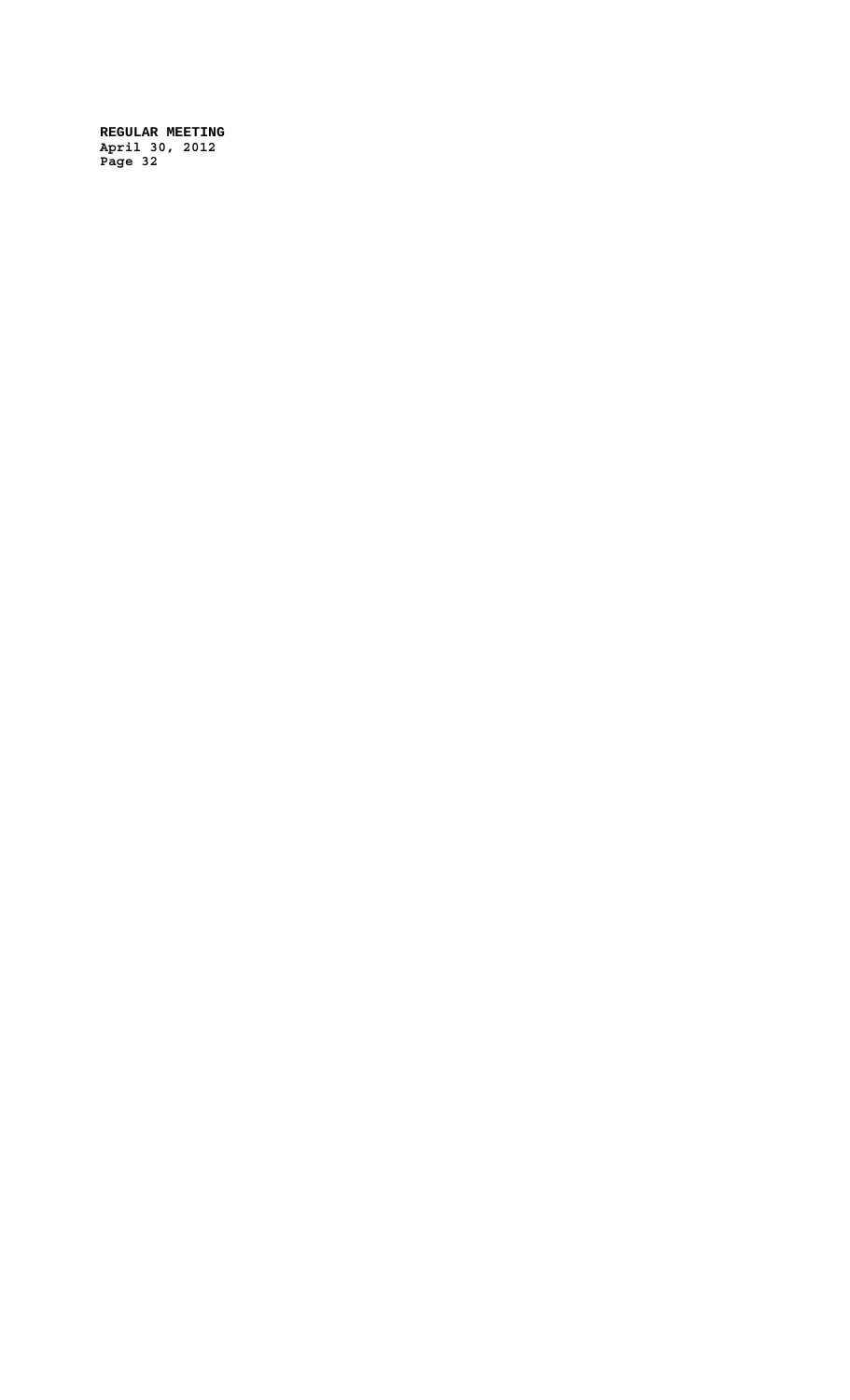#### **THE MINUTES OF THE CITY COUNCIL MEETING HELD MONDAY, APRIL 30, 2012 AT 5:30 P.M.**

The Meeting was called to order at 5:30 p.m. Present: Council Chair Carroll; Council Members: Camp, Cook, Emery, Eskridge, Hornung, Schimek; City Clerk, Joan E. Ross.

Council Chair Carroll announced that a copy of the Open Meetings Law is posted at the back of the Chamber by the northwest door. He asked all present to stand and recite the Pledge of Allegiance and observe a moment of silent meditation.

#### **READING OF THE MINUTES**

CAMP Having been appointed to read the minutes of the City Council proceedings of April 23, 2012 reported having done so, found same correct. Seconded by Cook & carried by the following vote: AYES: Camp, Carroll, Cook, Emery, Eskridge, Hornung, Schimek; NAYS: None.

#### **PUBLIC HEARING**

APPOINTING LINDA CARTER TO THE STARTRAN ADVISORY BOARD FOR A TERM EXPIRING OCTOBER 20,<br>2012 - Linda Carter, 3920 S. 81<sup>st</sup> St., came forward to accept the Mayor's appointment to the StarTran Advisory Board. She stated she is Vice President of MembersOwn Credit Union and is interested in serving on the board. This matter was taken under advisement.

APPLICATION OF MEIER'S WINE, INC. DBA MEIER'S CORK 'N BOTTLE FOR A SPECIAL DESIGNATED LICENSE FOR AN AREA MEASURING 160 FEET BY 120 FEET IN THE LINCOLN COMMUNITY FOUNDATION GARDEN AT 215 CENTENNIAL MALL SOUTH ON MAY 10, 2012 FROM 3:00 P.M. TO 8:00 P.M. - Kenneth Meier, 1244 South St., came forward to answer questions. This matter was taken under advisement.

ADOPTING THE AMENDED AND RESTATED ICMA RETIREMENT CORPORATION GOVERNMENTAL 457 DEFERRED COMPENSATION PLAN AND TRUST AND THE AMENDMENT TO SAID PLAN AND TRUST ALLOWING ROTH (AFTER-TAX) DEFERRAL CONTRIBUTIONS - Doug McDaniel, Director of Personnel, came forward to state that due to changes in IRS Code, a Roth deferral is now being offered so the Plan document needs to be amended at this time.

#### This matter was taken under advisement.

COMP. PLAN CONFORMANCE NO. 12002 - ADOPTING AND APPROVING THE PROPOSED AMENDMENTS TO THE NEBRASKA INNOVATION CAMPUS REDEVELOPMENT PLAN FOR AN AREA GENERALLY LOCATED FROM N. ANTELOPE VALLEY PARKWAY TO 27TH STREET, BETWEEN SALT CREEK AND THE BURLINGTON NORTHERN SANTA FE RAILROAD CORRIDORS TO (1) ADD APPROXIMATELY 127 ACRES TO THE REDEVELOPMENT PLAN AND CREATE TWO AREAS FOR REDEVELOPMENT, THE NEBRASKA INNOVATION CAMPUS AREA AND THE THERESA STREET AREA; (2) UPDATE THE REDEVELOPMENT PLAN TO REFLECT CHANGES THAT HAVE OCCURRED SINCE IT WAS APPROVED IN NOVEMBER 2010; AND (3) ADD THE PHASE I NIC PROJECTS, INCLUDING RENOVATION OF THE 4-H AND INDUSTRIAL ARTS BUILDINGS WITH CONSTRUCTION OF A COMPANION BUILDING TO EACH AND CONSTRUCTION OF TWO ADDITIONAL RESEARCH BUILDINGS - David Landis, Director of Urban Development, came forward to discuss changes and state that a land swap with the University is being contemplated for the Innovation Campus area. He said the Historic Preservation Commission has given enthusiastic support for the Plan.

Josh Berger, Nebraska Nova representative, came forward as the developer of record in support of the project. He said the current infrastructure is not functional for campus use so he provided a quick overall utility plan for rehabilitation.

This matter was taken under advisement.

#### **COUNCIL ACTION**

#### **REPORTS OF CITY OFFICERS**

CLERK Read the Consent Agenda Items 1 through 5 into the record. She called for adoption of the resolutions.<br>ESKRIDGE So Moved. Seconded by So Moved. Seconded by Hornung.

CAMP Moved to divide the question on Agenda Items 1 through 4 and vote separately on Item 5, Bill No. 12R-80.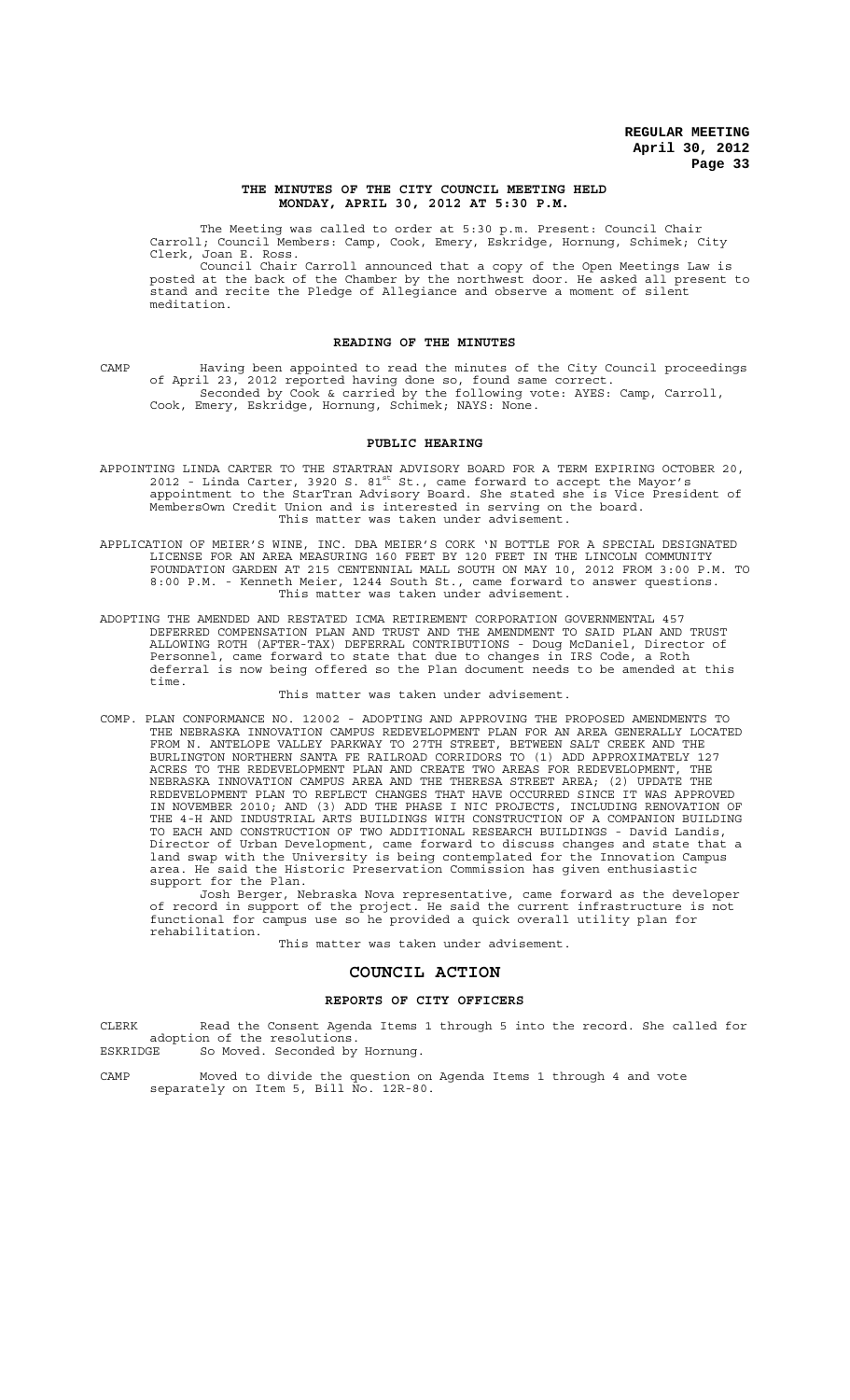REAPPOINTING JUSTIN CARLSON TO THE PARKS AND RECREATION ADVISORY BOARD FOR A TERM EXPIRING APRIL 27, 2015 - CLERK read the following resolution, introduced by Carl Eskridge, who moved its adoption:

A-86787 BE IT RESOLVED by the City Council of the City of Lincoln, Nebraska: That the reappointment of Justin Carlson to the Parks and Recreation Advisory Board for a term expiring April 27, 2015 is hereby approved.

Introduced by Carl Eskridge Seconded by Hornung & carried by the following vote: AYES: Camp, Carroll, Cook, Emery, Eskridge, Hornung, Schimek; NAYS: None.

APPOINTING PETER LEVITOV TO THE PARKS AND RECREATION ADVISORY BOARD FOR A TERM EXPIRING APRIL 27, 2015 - CLERK read the following resolution, introduced by Carl Eskridge, who moved its adoption:

A-86788 BE IT RESOLVED by the City Council of the City of Lincoln, Nebraska: That the appointment of Peter Levitov to the Parks and Recreation Advisory Board for a term expiring April 27, 2015 is hereby approved.

Introduced by Carl Eskridge Seconded by Emery & carried by the following vote: AYES: Camp, Carroll, Cook, Emery, Eskridge, Hornung, Schimek; NAYS: None.

APPOINTING LINDA CARTER TO THE STARTRAN ADVISORY BOARD FOR A TERM EXPIRING OCTOBER 20, 2012 - CLERK read the following resolution, introduced by Carl Eskridge, who moved its adoption:

A-86789 BE IT RESOLVED by the City Council of the City of Lincoln, Nebraska: That the appointment of Linda Carter to the StarTran Advisory Board for a term expiring October 20, 2012 is hereby approved.

Introduced by Carl Eskridge Seconded by Hornung & carried by the following vote: AYES: Camp, Carroll, Cook, Emery, Eskridge, Hornung, Schimek; NAYS: None.

APPROVING THE REAPPOINTMENT OF DAVID R. SMITH AND ED SCHNEIDER TO THE LINCOLN-LANCASTER COUNTY BOARD OF HEALTH FOR TERMS EXPIRING APRIL 15, 2015 - CLERK read the following resolution, introduced by Carl Eskridge, who moved its adoption:

A-86790 BE IT RESOLVED by the City Council of the City of Lincoln, Nebraska: That the reappointment of David R. Smith and Ed Schneider to the Lincoln-Lancaster County Board of Health for three year terms expiring April 15, 2015 is hereby approved.

Introduced by Carl Eskridge Seconded by Hornung & carried by the following vote: AYES: Camp, Carroll, Cook, Emery, Eskridge, Hornung, Schimek; NAYS: None.

APPROVING THE APPOINTMENT OF MARCIA WHITE TO THE LINCOLN-LANCASTER COUNTY BOARD OF HEALTH FOR A TERM EXPIRING APRIL 15, 2015 - PRIOR to reading:

CAMP Moved to delay Bill No. 12R-80 for P.H. and Action in one week to May 7, 2012.

Seconded by Hornung & carried by the following vote: AYES: Camp, Carroll, Cook, Emery, Eskridge, Hornung, Schimek; NAYS: None.

RESOLUTION APPROVING THE CITY OF LINCOLN'S INVESTMENT ACTIVITY REPORT FROM THE CITY TREASURER FOR THE SECOND QUARTER, FISCAL YEAR 2011-12 - CLERK read the following

resolution, introduced by Adam Hornung, who moved its adoption:<br>A-86791 BE IT HEREBY RESOLVED BY THE CITY COUNCIL of the City of BE IT HEREBY RESOLVED BY THE CITY COUNCIL of the City of Lincoln, Nebraska:

That the Investment Activity report and attached list of investments be confirmed and approved, and the City Treasurer is hereby directed to hold said investments until maturity unless otherwise directed by the City Council.

Introduced by Adam Hornung Seconded by Emery & carried by the following vote: AYES: Camp, Carroll, Cook, Emery, Eskridge, Hornung, Schimek; NAYS: None.

REPORT FROM CITY TREASURER OF CITY CASH ON HAND AT THE CLOSE OF BUSINESS MARCH 31, 2012 - CLERK presented said report which was placed on file in the Office of the City Clerk. **(5-21)**

CLERK'S LETTER AND MAYOR'S APPROVAL OF RESOLUTIONS AND ORDINANCES PASSED BY THE CITY COUNCIL ON APRIL 16, 2012 - CLERK presented said report which was placed on file in the Office of the City Clerk. **(27-1)**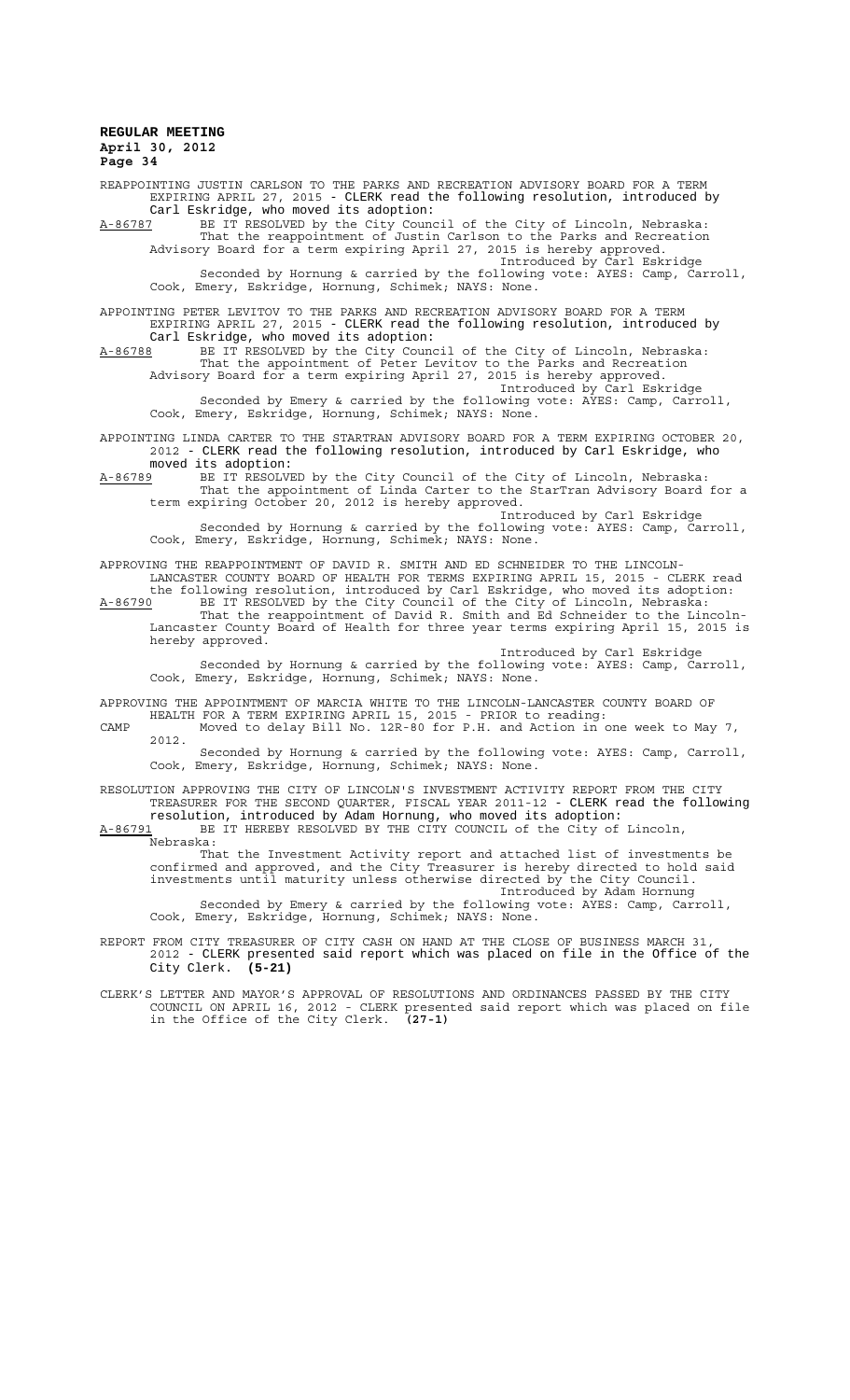#### **PETITIONS & COMMUNICATIONS**

SETTING THE HEARING DATE OF MONDAY, MAY 14, 2012 AT 3:00 P.M. FOR THE APPLICATION OF BISON COURTSIDE, LLC DBA PARK CENTERS BANQUET HALL FOR A CLASS I LIQUOR LICENSE LOCATED AT 2608 PARK BOULEVARD - CLERK read the following resolution, introduced by Adam Hornung, who moved its adoption:

A-86792 BE IT RESOLVED by the City Council, of the City of Lincoln, that a hearing date is hereby set for Monday, May 14, 2012 at 3:00 p.m. for the application of Bison Courtside, LLC dba Park Centers Banquet Hall for a Class I liquor license located at 2608 Park Boulevard.

If the Police Dept. is unable to complete the investigation by said time, a new hearing date will be set. Introduced by Adam Hornung

Seconded by Emery & carried by the following vote: AYES: Camp, Carroll, Cook, Emery, Eskridge, Hornung, Schimek; NAYS: None.

SETTING THE HEARING DATE OF MONDAY, MAY 14, 2012 AT 3:00 P.M. FOR THE APPLICATION OF JLM ENTERPRISES, LLC DBA PINE LAKE GOLF & TENNIS CLUB FOR A CLASS I LIQUOR LICENSE LOCATED AT 6601 S. 84TH STREET - CLERK read the following resolution, introduced by Adam Hornung, who moved its adoption:

A-86793 BE IT RESOLVED by the City Council, of the City of Lincoln, that a hearing date is hereby set for Monday, May 14, 2012 at 3:00 p.m. for the application of JLM Enterprises, LLC dba Pine Lake Golf & Tennis Club for a Class I liquor license located at 6601 S. 84th Street.

If the Police Dept. is unable to complete the investigation by said time, a new hearing date will be set. Introduced by Adam Hornung

Seconded by Emery & carried by the following vote: AYES: Camp, Carroll, Cook, Emery, Eskridge, Hornung, Schimek; NAYS: None.

SETTING THE HEARING DATE OF MONDAY, MAY 14, 2012 AT 3:00 P.M. FOR THE APPLICATION OF A.B.H. ENTERPRISES, LLC DBA HYLANDER BAR & GRILL FOR THE ADDITION OF A BEER GARDEN APPROXIMATELY 18 FT. BY 18 FT. TO ITS EXISTING CLASS C LIQUOR LICENSE LOCATED AT 110 WEST FLETCHER AVENUE - CLERK read the following resolution, introduced by Adam Hornung, who moved its adoption:<br>A-86794 BE IT RESOLVED by the City Council, of the Ci

A-86794 BE IT RESOLVED by the City Council, of the City of Lincoln, that a hearing date is hereby set for Monday, May 14, 2012 at 3:00 p.m. for the application of A.B.H. Enterprises, LLC dba Hylander Bar & Grill for the addition of a beer garden approximately 18 ft. by 18 ft. to its existing Class C liquor license located at 110 West Fletcher Avenue.

If the Police Dept. is unable to complete the investigation by said time, a new hearing date will be set. Introduced by Adam Hornung

Seconded by Emery & carried by the following vote: AYES: Camp, Carroll, Cook, Emery, Eskridge, Hornung, Schimek; NAYS: None.

SETTING THE HEARING DATE OF MONDAY, MAY 14, 2012 AT 3:00 P.M. FOR THE MANAGER APPLICATION OF SAMANTHA A. PETZOLDT FOR GMRI, INC. DBA RED LOBSTER RESTAURANT #0236 LOCATED AT 6540 O STREET - CLERK read the following resolution, introduced by Adam Hornung, who moved its adoption:<br>A-86795 BE IT RESOLVED by the City Council

A-86795 BE IT RESOLVED by the City Council, of the City of Lincoln, that a hearing date is hereby set for Monday, May 14, 2012 at 3:00 p.m. for the manager application of Samantha A. Petzoldt for GMRI, Inc. dba Red Lobster Restaurant #0236 located at 6540 O Street.

If the Police Dept. is unable to complete the investigation by said time, a new hearing date will be set.

Introduced by Adam Hornung Seconded by Emery & carried by the following vote: AYES: Camp, Carroll, Cook, Emery, Eskridge, Hornung, Schimek; NAYS: None.

SETTING THE HEARING DATE OF MONDAY, MAY 14, 2012 AT 3:00 P.M. FOR THE APPLICATION OF R & W BBQ, INC. DBA DICKEY'S BARBEQUE PIT FOR A CLASS A LIQUOR LICENSE LOCATED AT 1226 P STREET - CLERK read the following resolution, introduced by Adam Hornung, who moved its adoption: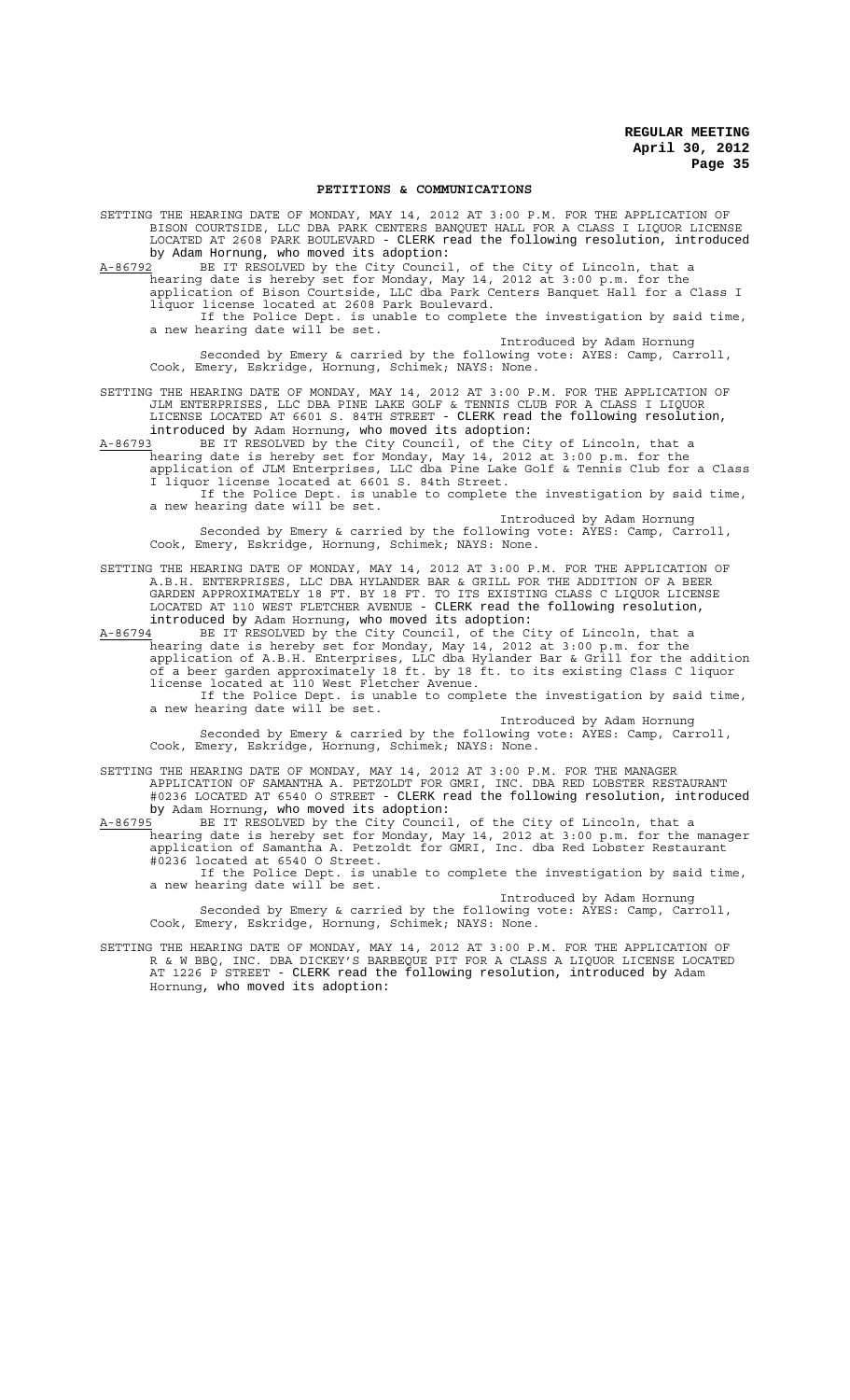### **REGULAR MEETING April 30, 2012**

**Page 36**

A-86796 BE IT RESOLVED by the City Council, of the City of Lincoln, that a hearing date is hereby set for Monday, May 14, 2012 at 3:00 p.m. for the application of R & W BBQ, Inc. dba Dickey's Barbeque Pit for a Class A liquor license located at 1226 P Street.

If the Police Dept. is unable to complete the investigation by said time, a new hearing date will be set.

Introduced by Adam Hornung Seconded by Emery & carried by the following vote: AYES: Camp, Carroll, Cook, Emery, Eskridge, Hornung, Schimek; NAYS: None.

REFERRALS TO THE PLANNING DEPARTMENT:

Change of Zone No. 12006 - Requested by Enterprise Company, Inc. from 0-2 Suburban Office District to B-1 Local Business District on property generally located at N. 35th Street and O Street. Change of Zone No. 12007 - Requested by Geico Development, Inc. from AG Agricultural District to AGR Agricultural Residential District on property generally located at S. Coddington Avenue and W. Pleasant Hill Road. Special Permit No. 12011 - Requested by Lori Tackett to allow for an indoor kennel on property generally located at S. 10th Street and South Street. Special Permit No. 12012 - Requested by Michael McCullough, for expansion of a

nonconforming use into the setbacks, for demolition of current structures and construction of new structure on property generally located at S. 28th Street and Eastgate (2900 S. 28th Street). Special Permit No. 12014 - Requested by Geico Development, Inc., Pleasant Hill

Acres Community Unit Plan, for approximately 6 single family acreage lots with request to waive sidewalks, street trees, street lighting, landscape screening, block length, preliminary plat, and storm water detention on property generally located at S. Coddington Avenue and W. Pleasant Hill Road. Special Permit No. 12016 - Requested by Radix, Inc. for a recreational facility on property generally located at SW 29th Street and W. Wittstruck Road. Special Permit No. 12017 - Requested by Four Star Drug for expansion of a nonconforming use to allow a drive thru on property generally located at S. Cotner Boulevard and Aldrich Road. Pre-Existing Special Permit No. 28C - Requested by Olsson Associates to expand the limits of the special permit for a private school to allow for the addition

of a new building and additional parking on property generally located at S. 52nd Street and Prescott Avenue.

#### **MISCELLANEOUS REFERRALS - NONE**

#### **LIQUOR RESOLUTIONS**

APPLICATION OF MEIER'S WINE, INC. DBA MEIER'S CORK 'N BOTTLE FOR A SPECIAL DESIGNATED LICENSE FOR AN AREA MEASURING 160 FEET BY 120 FEET IN THE LINCOLN COMMUNITY FOUNDATION GARDEN AT 215 CENTENNIAL MALL SOUTH ON MAY 10, 2012 FROM 3:00 P.M. TO 8:00 P.M. - CLERK read the following resolution, introduced by Jon Camp, who moved its adoption for approval:<br>A-86797 BE IT RESOLVED by the City

A-86797 BE IT RESOLVED by the City Council of the City of Lincoln, Nebraska: That after hearing duly had as required by law, consideration of the facts of this application, the Nebraska Liquor Control Act, and the pertinent City ordinances, the City Council recommends that the application of Meier's Wine, Inc. dba Meier's Cork 'n Bottle for a Special Designated License to cover an area measuring 160 feet by 120 feet in the Lincoln Community Foundation Garden at 215 Centennial Mall South, Lincoln, Nebraska, on the 10th day of May, 2012 between the hours of 3:00 p.m. and 8:00 p.m., be approved with the condition that the premises complies in every respect with all City and State regulations and with the following requirements:

1. Identification to be checked, wristbands required on all parties wishing to consume alcohol.

2. Adequate security shall be provided for the event.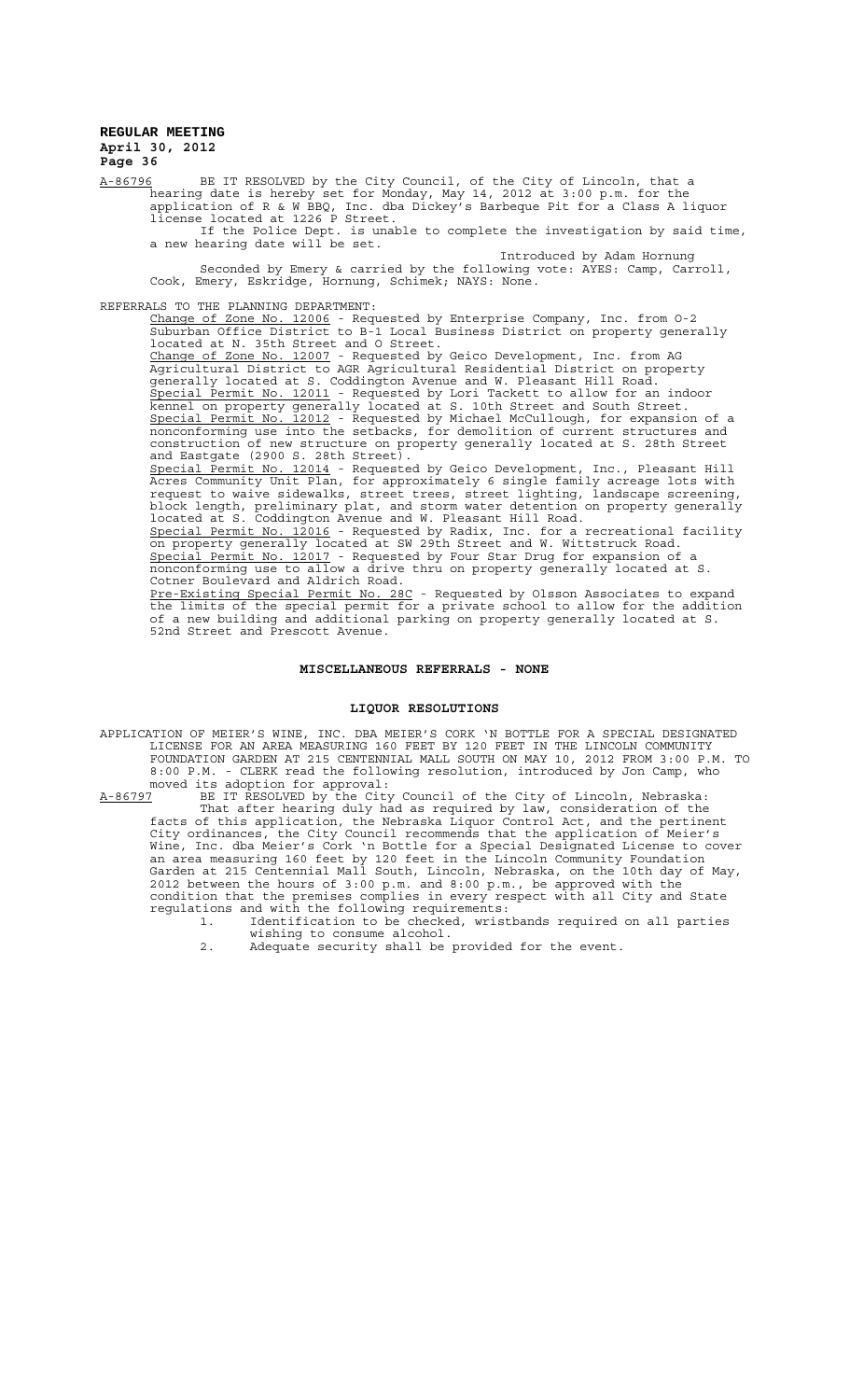3. The area requested for the permit shall be separated from the public by a fence or other means.

4. Responsible alcohol service practices shall be followed.

BE IT FURTHER RESOLVED the City Clerk is directed to transmit a copy of this resolution to the Nebraska Liquor Control Commission.

Introduced by Jon Camp Seconded by Schimek & carried by the following vote: AYES: Camp, Carroll,

Cook, Emery, Eskridge, Hornung, Schimek; NAYS: None.

### **ORDINANCES - 2ND READING & RELATED RESOLUTIONS (as required) - NONE**

#### **PUBLIC HEARING - RESOLUTIONS**

ADOPTING THE AMENDED AND RESTATED ICMA RETIREMENT CORPORATION GOVERNMENTAL 457 DEFERRED COMPENSATION PLAN AND TRUST AND THE AMENDMENT TO SAID PLAN AND TRUST ALLOWING ROTH (AFTER-TAX) DEFERRAL CONTRIBUTIONS - CLERK read the following resolution, introduced by Carl Eskridge, who moved its adoption:

A-86798 MHEREAS, the City of Lincoln initially adopted the ICMA Retirement Corporation Governmental 457 Deferred Compensation Plan & Trust in July, 1995 and thereafter approved and adopted the Amended and Restated ICMA Retirement Corporation Governmental 457 Deferred Compensation Plan & Trust in November, 1998;

WHEREAS, due to various amendments to the Internal Revenue Code and a recent amendment to Section 457 of the Internal Revenue Code pertaining specifically to Governmental 457 Deferred Compensation Plans allowing for Roth (after-tax) deferrals to a Governmental 457 Deferred Compensation Plan, it is necessary to approve and adopt the current version of the Amended and Restated ICMA Retirement Corporation Governmental 457 Deferred Compensation Plan & Trust and further to adopt the amendment to said Plan & Trust to allow Roth deferrals to the Plan; and

WHEREAS, the Amended and Restated ICMA Retirement Corporation Governmental 457 Deferred Compensation Plan & Trust dated January 1, 2006 shall operate to supercede any previous ICMA Retirement Corporation Governmental 457 Plans & Trusts adopted by the City.

NOW, THEREFORE, BE IT RESOLVED by the City Council of the City of Lincoln, Nebraska:

That the attached ICMA Retirement Corporation Governmental 457 Deferred Compensation Plan & Trust, Restated and Amended, effective January 1, 2006 and the Amendment to add the Roth Deferral Provisions effective May 1, 2012, which Plan & Trust and Amendment are attached hereto as Attachment "A" are hereby approved;

BE IT FURTHER RESOLVED by the City Council of the City of Lincoln, Nebraska that all previously approved and adopted Governmental 457 Deferred Compensation Plan & Trust documents between the City and ICMA Retirement Corporation are hereby superceded as of the passage of this Resolution.

The City Clerk is hereby directed to return a copy of this Resolution and Attachment "A" to William Thoreson, Lincoln - Lancaster County Personnel Department, for transmittal to the ICMA Retirement Corporation.

Introduced by Carl Eskridge Seconded by Emery & carried by the following vote: AYES: Camp, Carroll, Cook, Emery, Eskridge, Hornung, Schimek; NAYS: None.

WAIVER NO. 12001 - APPLICATION OF CHRIST'S PLACE CHURCH TO WAIVE THE PARKING LOT SURFACING REQUIREMENT, PURSUANT TO SECTION 27.67.100(C) OF THE LINCOLN MUNICIPAL CODE, ON PROPERTY GENERALLY LOCATED AT THE SOUTHWEST CORNER OF THE INTERSECTION OF WARLICK BOULEVARD AND OLD CHENEY ROAD - CLERK read the following resolution, introduced by Carl Eskridge, who moved its adoption:

A-86799 MHEREAS, Christ's Place Church, has requested a waiver of the surfacing requirements for a parking lot on property generally located at the southwest corner of Warlick Boulevard and Old Cheney Road and legally described as:

Lots 92, 93, and 94 of Irregular Tracts located in the Northeast Quarter of Section 14, Township 9 North, Range 6

East of the 6th P.M., Lancaster County, Nebraska;

WHEREAS, the City Council finds that:

a. The parking lot for which the waiver of the surfacing requirement is requested is to be used in conjunction with a nonprofit, religious, educational, or philanthropic institution;

b. Alternate materials or techniques will be utilized which provide reasonable control of dust, runoff, and safe circulation; and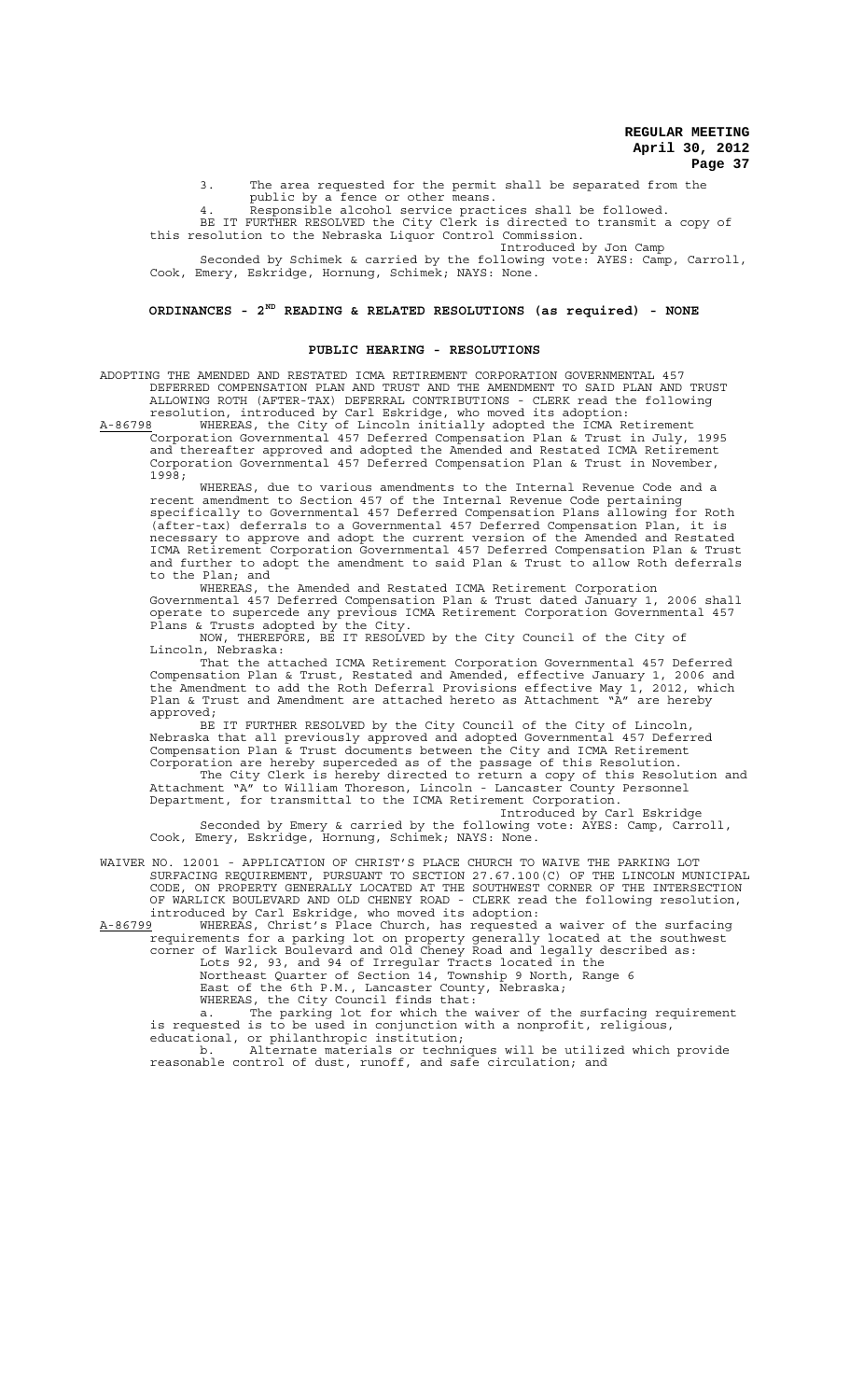The location of the parking lot is a sufficient distance from surrounding uses so that it will not adversely affect the surrounding uses, and the frequency of use of the parking lot is so low that compliance with the surfacing requirements at the present time would cause undue economic hardship upon the Owners as compared with minimal impact upon the surrounding land uses. NOW, THEREFORE, BE IT RESOLVED by the City Council of the City of

Lincoln, Nebraska: In consideration of the findings made above, the requirement for the paving of the parking lot for Christ's Place Church located at the southeast corner of Warlick Boulevard and Old Cheney Road and legally described above is hereby temporarily waived subject to revocation pursuant to § 27.67.100(c) of the Lincoln Municipal Code under the following conditions:

1. The approval waives the requirement to pave parking for four years from the time of approval of this Resolution.

2. This approval waives the landscape screening requirements for the parking lot until the parking lot is surfaced and made permanent at which time a landscape plan will be required.

3. Before use of the parking lot, all development and construction must substantially comply with the approved plans.

4. The terms, conditions, and requirements of this resolution shall run with the land and be binding on Christ's Place Church, its successors and run with the land and be binding on Christ's Place Church, its successors and assigns.

5. The City Clerk shall file a copy of the resolution approving the waiver with the Register of Deeds, filing fees therefor to be paid in advance by the Owner.

Introduced by Carl Eskridge Seconded by Emery & carried by the following vote: AYES: Camp, Carroll, Cook, Emery, Eskridge, Hornung, Schimek; NAYS: None.

COMP. PLAN CONFORMANCE NO. 12002 - ADOPTING AND APPROVING THE PROPOSED AMENDMENTS TO THE NEBRASKA INNOVATION CAMPUS REDEVELOPMENT PLAN FOR AN AREA GENERALLY LOCATED FROM N. ANTELOPE VALLEY PARKWAY TO 27TH STREET, BETWEEN SALT CREEK AND THE BURLINGTON NORTHERN SANTA FE RAILROAD CORRIDORS TO (1) ADD APPROXIMATELY 127 ACRES TO THE REDEVELOPMENT PLAN AND CREATE TWO AREAS FOR REDEVELOPMENT, THE NEBRASKA INNOVATION CAMPUS AREA AND THE THERESA STREET AREA; (2) UPDATE THE REDEVELOPMENT PLAN TO REFLECT CHANGES THAT HAVE OCCURRED SINCE IT WAS APPROVED IN NOVEMBER 2010; AND (3) ADD THE PHASE I NIC PROJECTS, INCLUDING RENOVATION OF THE 4-H AND INDUSTRIAL ARTS BUILDINGS WITH CONSTRUCTION OF A COMPANION BUILDING TO EACH AND CONSTRUCTION OF TWO ADDITIONAL RESEARCH BUILDINGS - CLERK read the following resolution, introduced by Carl Eskridge, who moved its adoption:

A-86800 WHEREAS, the City Council on February 8, 2010, adopted Resolution No. A-85724 finding an area generally bounded by 14th Street to 27th Street, between the Salt Creek and Burlington Northern and Santa Fe Railroad corridors (State Fair Park Redevelopment Area), to be blighted and substandard as defined in the Nebraska Community Development Law (<u>Neb. Rev. Stat.</u> § 18-2101, et seq. as amended) and in need of redevelopment; and

WHEREAS, the City Council has previously adopted the Nebraska Innovation Campus Redevelopment Plan (hereinafter the "Nebraska Innovation Campus Redevelopment Plan" or "Plan") including plans for various redevelopment projects within said blighted and substandard area in accordance with the requirements and procedures of the Nebraska Community Development Law; and

WHEREAS, the City Council on February 27, 2012, adopted Resolution No. A-86706 finding an area generally bounded by Cornhusker Highway and Salt Creek Roadway from approximately North 20th Street at the west boundary to approximately North 27th Street at the east boundary (Theresa Street Redevelopment Area) to be blighted and substandard as defined in the Nebraska Community Development Law (Neb. Rev. Stat. § 18-2101, et seq. as amended) and in need of redevelopment; and

WHEREAS, the Director of the Urban Development Department has filed with the City Clerk a proposed amendment to the Plan (hereinafter the "Amendments") to (1) add approximately 127 acres to the redevelopment plan and create two areas for redevelopment, the Nebraska Innovation Campus Area and the Theresa Street Redevelopment Area; (2) update the Redevelopment Plan to reflect changes that have occurred since it was approved in November 2010; and (3) add the Phase I NIC projects, including renovation of the 4-H and Industrial Arts Buildings with construction of a companion building to each and construction of two additional research buildings. Said Amendments are contained in the document entitled "Proposed Amendment to the Nebraska Innovation Campus Redevelopment Plan", which is attached hereto, marked as Attachment "A", and made a part hereof by reference; and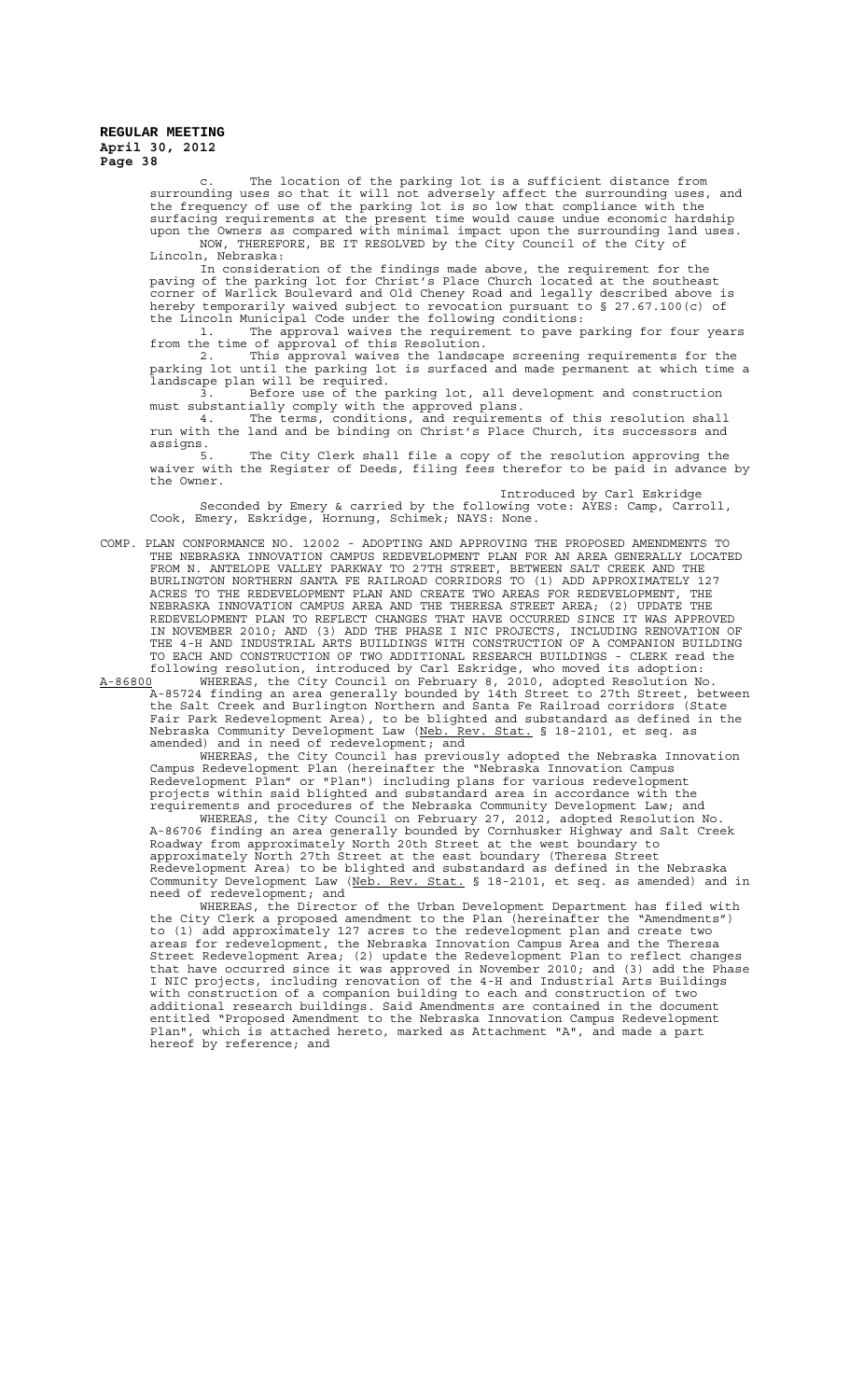WHEREAS, the Director of Urban Development has reviewed said Amendments and has found that if adopted the Amendments and the Plan meet the conditions set forth in Neb. Rev. Stat. § 18-2113 (Reissue 2007); and

WHEREAS, said Amendments to the Nebraska Innovation Campus Redevelopment Plan have been submitted to the Lincoln City - Lancaster County Planning Commission for review and recommendation; and

WHEREAS, on March 23, 2012 notice of public hearing was mailed, postage prepaid, to the president or chairperson of the governing body of each county, school district, community college, educational service unit, and natural resource district in which the real property subject to such plan is located and whose property tax receipts would be directly affected and to all registered neighborhood associations located in whole or in part within one mile radius of the area to be redeveloped setting forth the time, date, place, and purpose, of the public hearing to be held on April 4, 2012 before the Lincoln City - Lancaster County Planning Commission regarding the Amendments, a copy of said notice and list of said governing bodies and registered neighborhood associations having been attached hereto as Attachment "B" and "C" respectively; and

WHEREAS, the Lincoln City - Lancaster County Planning Commission on April 4, 2012 held a public hearing relating to the Amendments to the Nebraska Innovation Campus Redevelopment Plan and found the Amendments to be in conformance with the Comprehensive Plan and recommended approval thereof; and

WHEREAS, on April 13, 2012 a notice of public hearing was mailed, postage prepaid, to the foregoing governing bodies and registered neighborhood associations setting forth the time, date, place, and purpose of the public hearing before the City Council to be held on April 30, 2012 regarding the Amendments, a copy of said notice having been attached hereto as Attachment "D"; and

WHEREAS, on April 13, 2012 and April 20, 2012, a notice of public hearing was published in the Lincoln Journal Star newspaper, setting forth the time, date, place, and purpose of the public hearing to be held on April 30, 2012 regarding the Amendments, a copy of such notice having been attached hereto and marked as Attachment "E"; and

WHEREAS, on April 30, 2012 in the City Council Chambers of the County City Building, 555 South 10th Street, Lincoln, Nebraska, the City Council held a public hearing relating to the Amendments to the Nebraska Innovation Redevelopment Plan and all interested parties were afforded at such public hearing a reasonable opportunity to express their views respecting said proposed Amendments to the Plan; and

WHEREAS, the City Council has duly considered all statements made and materials submitted relating to said Amendments; and

NOW, THEREFORE, IT IS FOUND AND DETERMINED by the City Council of the City of Lincoln, Nebraska as follows:

1. That the Amendments are described in sufficient detail and are designed with the general purpose of accomplishing a coordinated, adjusted, and harmonious development of the City which will promote general health, safety, and welfare, sound design and arrangement, the wise and efficient expenditure of public funds, and the prevention of the reoccurrence of unsanitary or unsafe dwelling accommodations or conditions of blight.

2. That incorporating the Amendments into the Redevelopment Plan is feasible and in conformity with the general plan for the development of the City of Lincoln as a whole and said Plan is in conformity with the legislative declarations, and the determinations set forth in the Community Development Law.

3. That the substandard and blighted conditions in the Nebraska Innovation Campus Redevelopment Area are beyond remedy and control solely by regulatory process and the exercise of police power and cannot be dealt with effectively by the ordinary operations or private enterprise without the aids provided by the Community Development law, specifically including Tax Increment Financing.

4. That elimination of said substandard and blighted conditions under the authority of the Community Development Law is found to be a public purpose and in the public interest.

5. That the Nebraska Innovation Campus Redevelopment Plan would not be economically feasible without the use of tax-increment financing. 6. That the Nebraska Innovation Campus Plan would not occur in the

Redevelopment Area without the use of tax-increment financing. 7. That the costs and benefits of the redevelopment activities,

including costs and benefits to other affected political subdivisions, the economy of the community, and the demand for public and private services have been analyzed by the City Council as the governing body for the City of Lincoln and have been found to be in the long-term best interest of the City of Lincoln.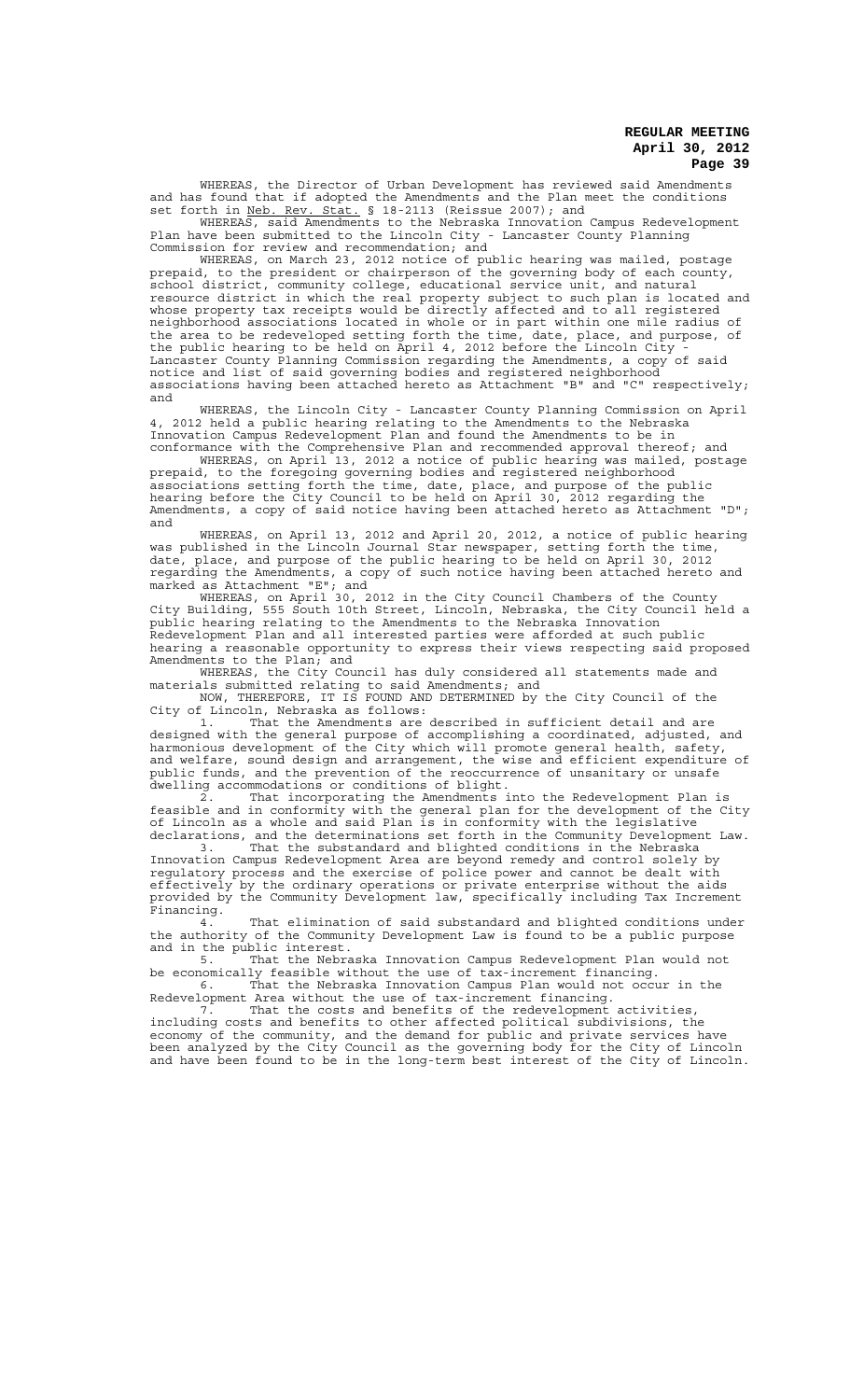NOW, THEREFORE, BE IT RESOLVED by the City Council of the City of Lincoln, Nebraska:

1. That, pursuant to the provisions of the Nebraska Community Development Law and in light of the foregoing findings and determinations, the Amendments to the Nebraska Innovation Campus Redevelopment Plan attached hereto as Attachment "A", to (1) add approximately 127 acres to the redevelopment plan and create two areas for redevelopment, the Nebraska Innovation Campus Area and the Theresa Street Redevelopment Area; (2) update the Redevelopment Plan to reflect changes that have occurred since it was approved in November 2010; and (3) add the Phase I NIC projects, including renovation of the 4-H and Industrial Arts Buildings with construction of a companion building to each and construction of two additional research buildings, are hereby accepted and approved by the City Council as the governing body for the City of Lincoln.

2. That the Urban Development Director, or his authorized representative, is hereby authorized and directed to take all steps necessary to implement the provisions of said Redevelopment Plan as they relate to the abovedescribed Amendments.

3. That the Finance Director is hereby authorized and directed to cause to be drafted and submitted to the City Council any appropriate ordinances and documents for the authorization to provide necessary funds, including Community Improvement Financing in accordance with the Community Development Law, to finance the related necessary and appropriate public acquisitions, improvements, and activities set forth in said Amendments to the Nebraska Innovation Campus Redevelopment Plan.

BE IT STILL FURTHER RESOLVED that it is intended that this resolution and the modifications adopted herein are supplemental to the findings, approvals, and authorizations as set forth in Resolution No. A-86109.

Introduced by Carl Eskridge Seconded by Emery & carried by the following vote: AYES: Camp, Carroll, Cook, Emery, Eskridge, Hornung, Schimek; NAYS: None.

ACCEPTING THE REPORT OF NEW AND PENDING CLAIMS AGAINST THE CITY AND APPROVING DISPOSITION OF CLAIMS SET FORTH FOR THE PERIOD OF APRIL 1-15, 2012 - CLERK read

the following resolution, introduced by Carl Eskridge, who moved its adoption: A-86801 BE IT RESOLVED by the City Council of the City of Lincoln, Nebraska: That the claims listed in the attached report, marked as Exhibit "A", dated April 2, 2012, of various new and pending tort claims filed against the City of Lincoln with the Office of the City Attorney or the Office of the City Clerk, as well as claims which have been disposed of, are hereby received as required by Neb. Rev. Stat. § 13-905 (Reissue 1997). The dispositions of claims by the Office of the City Attorney, as shown by the attached report, are hereby approved:

DENIED CLAIMS **ALLOWED**/SETTLED CLAIMS

Jenna Essman 392.65

Douglas Chonis \$4,933.41 Thomas McGinn \$303.00

The City Attorney is hereby directed to mail to the various claimants listed herein a copy of this resolution which shows the final disposition of their claim.

Introduced by Carl Eskridge Seconded by Emery & carried by the following vote: AYES: Camp, Carroll, Cook, Emery, Eskridge, Hornung, Schimek; NAYS: None.

## **ORDINANCES - 3RD READING & RELATED RESOLUTIONS (as required)**

MISCELLANEOUS NO. 10003 - VACATING THE FINAL PLAT OF HARTLAND'S VIEW POINTE WEST  $1^{\mathrm{ST}}$ ADDITION GENERALLY LOCATED AT N.W. 56TH STREET AND WEST AURORA STREET AND RETAINING CERTAIN EASEMENTS THERE IN THE NAME OF THE CITY - CLERK read an ordinance, introduced by Doug Emery, vacating the final plat of Hartland's View<br>Pointe West 1<sup>st</sup> Addition including all dedicated public street rights-of-way within said plat on property generally located at N.W. 56<sup>th</sup> Street and West Aurora Street, declaring the vacated street rights-of-way surplus and authorizing the conveyance of the vacated public street rights-of-way to Hartland Homes, Inc., the third time.

EMERY Moved to pass the ordinance as read.

Seconded by Eskridge & carried by the following vote: AYES: Camp, Carroll, Cook, Emery, Eskridge, Hornung, Schimek; NAYS: None. The ordinance, being numbered **#19708**, is recorded in Ordinance Book #27, Page .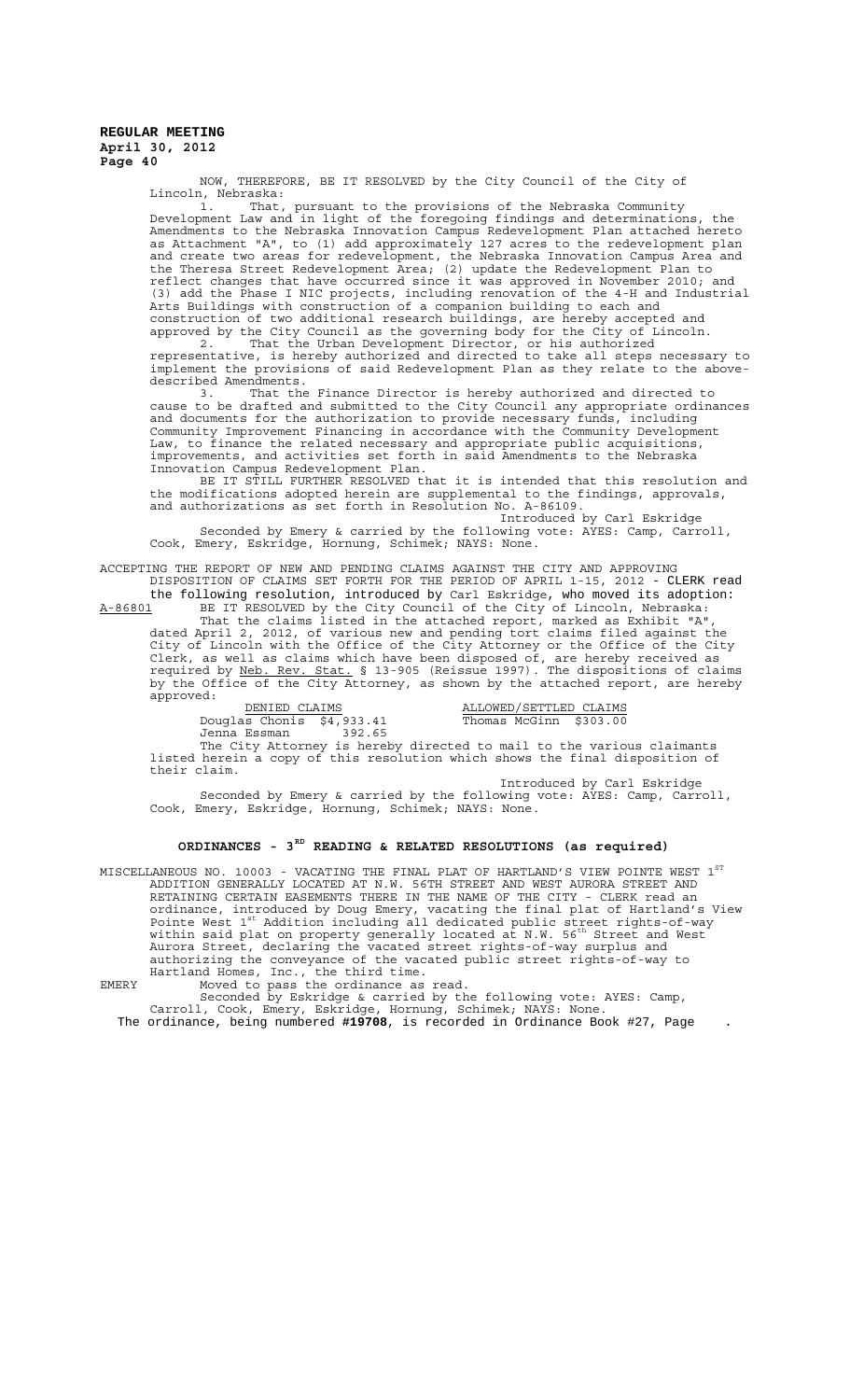VACATION NO. 12001 - VACATING MULTIPLE RIGHTS-OF-WAY AND ALLEYS LOCATED IN THE WEST HAYMARKET AREA BETWEEN L STREET AND U STREET AND BETWEEN 2ND STREET AND 7TH STREET - PRIOR to reading:

EMERY Moved to amend Bill No. 12-42 (Vacation 12001) in the following manner: 1. On page 2, delete lines 3-6.

Seconded by Cook & carried by the following vote: AYES: Camp, Carroll, Cook, Emery, Eskridge, Hornung, Schimek; NAYS: None.

CLERK Read an ordinance, introduced by Doug Emery, vacating various rights-ofway in the West Haymarket area generally bounded by U Street on the north, L<br>Street on the south, 2<sup>nd</sup> Street on the west and 7<sup>th</sup> Street on the east, retaining title thereto in the City of Lincoln, Nebraska, declaring the vacated rights-ofway surplus and authorizing the conveyance thereof to the West Haymarket Joint Public Agency, the third time.

EMERY Moved to pass the ordinance as amended. Seconded by Eskridge & carried by the following vote: AYES: Camp,

Carroll, Cook, Emery, Eskridge, Hornung, Schimek; NAYS: None. The ordinance, being numbered **#19709**, is recorded in Ordinance Book #27, Page .

CHANGE OF ZONE 11040 - AMENDING SECTION 27.67.040 OF THE LINCOLN MUNICIPAL CODE

RELATING TO SPECIAL PARKING REQUIREMENTS TO DELETE SPECIAL PARKING REQUIREMENTS FOR ROOMING AND BOARDING HOUSES AND TO REVISE THE PARKING REQUIREMENTS FOR FRATERNITIES AND SORORITIES - PRIOR to reading:

EMERY Moved MTA #1 to amend Bill No. 12-21 in the following manner: On page 1, lines 23 and 24, strike the following language: "or 0.50 spaces per resident when the premises is within 600 feet of a university or college".

Seconded by Hornung & carried by the following vote: AYES: Camp, Carroll, Cook, Emery, Eskridge, Hornung, Schimek; NAYS: None.

COOK Moved MTA #2 to amend Bill No. 12-21 in the following manner: On page 1, at the end of line 25, add a new sentence to read as follows: "Notwithstanding the above, no parking shall be required for a fraternity or sorority located within the boundaries of 14th Street to 17th Street and Q Street to W Street.

Seconded by Schimek & carried by the following vote: AYES: Camp, Carroll, Cook, Emery, Eskridge, Hornung, Schimek; NAYS: None.

CLERK Read an ordinance, introduced by Doug Emery, amending Section 27.67.040 of the Lincoln Municipal Code relating to special parking requirements to delete special parking requirements for rooming and boarding houses and to revise the parking requirements for fraternities and sororities; and repealing 27.67.040 Section of the Lincoln Municipal Code as hitherto existing, the third time. EMERY Moved to pass the ordinance as amended.

Seconded by Eskridge & carried by the following vote: AYES: Camp,

Carroll, Cook, Emery, Eskridge, Hornung, Schimek; NAYS: None. The ordinance, being numbered **#19710**, is recorded in Ordinance Book #27, Page .

## **ORDINANCES - 1ST READING & RELATED RESOLUTIONS (as required)**

AMENDING TITLE 11 OF THE LINCOLN MUNICIPAL CODE, EQUAL OPPORTUNITY, AND CHAPTER 2.76 OF THE LINCOLN MUNICIPAL CODE, THE CITY'S PERSONNEL RULES AND REGULATIONS, TO PROHIBIT DISCRIMINATION ON THE BASIS OF SEXUAL ORIENTATION OR GENDER IDENTITY - CLERK read an ordinance, introduced by Carl Eskridge, amending Title 11 of the Lincoln Municipal Code, Equal Opportunity, and Chapter 2.76 of the Lincoln Municipal Code, the City's Personnel Rules and Regulations, to prohibit discrimination on the basis of sexual orientation or gender identity, the first time.

## **RESOLUTIONS - 1ST READING - ADVANCE NOTICE**

REAPPOINTING MIKE MCNIFF, DOUG BIGGERSTAFF, MATT MORRISSEY, MIKE BERRY, AND ROGER KREIFELS TO THE GAS PIPING EXAM BOARD FOR A TERM EXPIRING APRIL 1, 2015.

REAPPOINTING DAN KUBR TO THE BUILDING CODE BOARD OF APPEALS FOR A TERM EXPIRING APRIL 1, 2015.

REAPPOINTING DENNIS BIGGERSTAFF TO THE HEATING, VENTILATING, AND COOLING BOARD OF EXAMINERS FOR A TERM EXPIRING APRIL 4, 2015.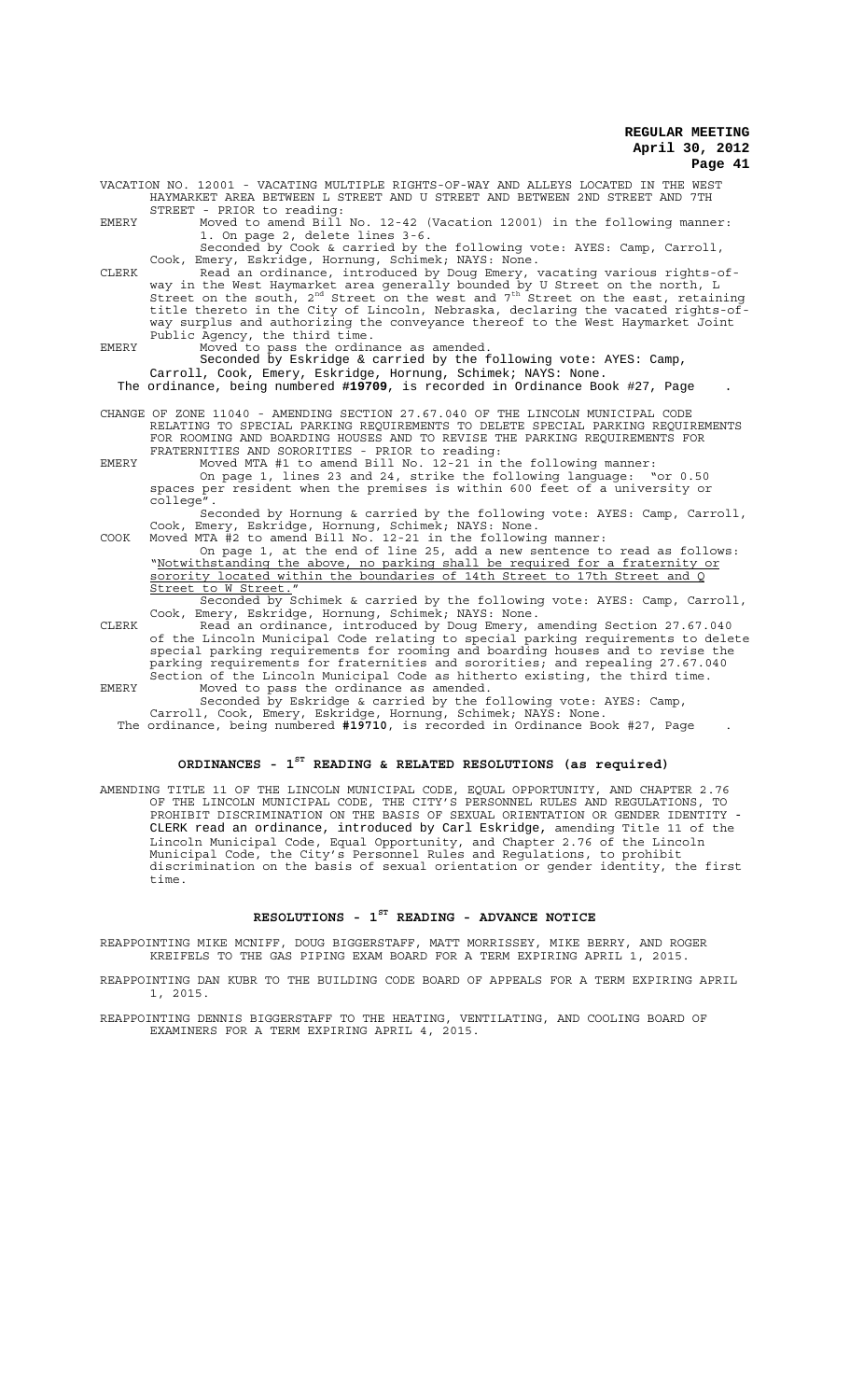#### **OPEN MICROPHONE**

Jane Svoboda, address not given, came forward to share her ideas and concerns.

This matter was taken under advisement.

Jo Tetherow, 3118 Shirley Ct., came forward to comment. She requested that Martin Luther King Day be added to the list of legal holidays for parking regulation; proclaimed that an end to corporate personhood be brought about; shared concerns about Lincoln's homeless problem; and inquired if there would be a law against tent camping.

In response to Ms. Tetherow's expectation of Council dialogue, Council Chair Carroll advised her that open mic is not interactive but rather an opportunity to speak only.

This matter was taken under advisement.

Patty Kreifels, 3815 H St., came forward on behalf of her own business as well as other small businesses to address the feather flag issue. She feels it is a unique and affordable way to advertise, help the city grow, and increase property $\bar{/}$ sales tax. She requested Council to review the ordinance and make changes that will help promote businesses and other organizations. This matter was taken under advisement.

Mary Ann Shiech, 840 S. 10th St., came forward as an Occupy Lincoln supporter. She expressed disappointment in their movement's agreement to vacate Centennial Mall and leave many homeless individuals without shelter. This matter was taken under advisement.

Dana Garrison, 924 Goodhue Blvd., came forward as an Occupy Lincoln member and UNL student. She requested Council to pursue wind technology to create long-term, quality jobs in a state that is the fourth largest potential wind-generating state in the country. She expressed concern for the homeless who have no shelter.

This matter was taken under advisement.

Char Knoflicek, 1009 S.  $48^{\text{th}}$  St., came forward as a member and supporter of the Occupy Movement. She expressed her concerns about protestors' rights and the cleanliness of shelters for the homeless. She feels there is an American movement to criminalize poverty.

This matter was taken under advisement.

Tiny, address not given, came forward to explain his situation which led to homelessness and his choice to live among Occupy Lincoln. This matter was taken under advisement.

Trina Derickson, 1421 D St., Apt. 2, came forward as a member of Occupy Lincoln. She expressed concern for the homeless individuals in Lincoln. This matter was taken under advisement.

Mike Morosin, 1500 N. 15 $^{\rm th}$  St., came forward to present information regarding what he feels is unjust compensation for his property. This matter was taken under advisement

Alexandre Keriakedes, 1631 J St., came forward as a member of the Occupy Movement whose purpose is to be a voice crying in the wilderness drawing attention to America's shameful disparity in income levels between the 1% and the 99%. She encouraged everyone to take an opportunity to watch the film "Inside Job".

This matter was taken under advisement.